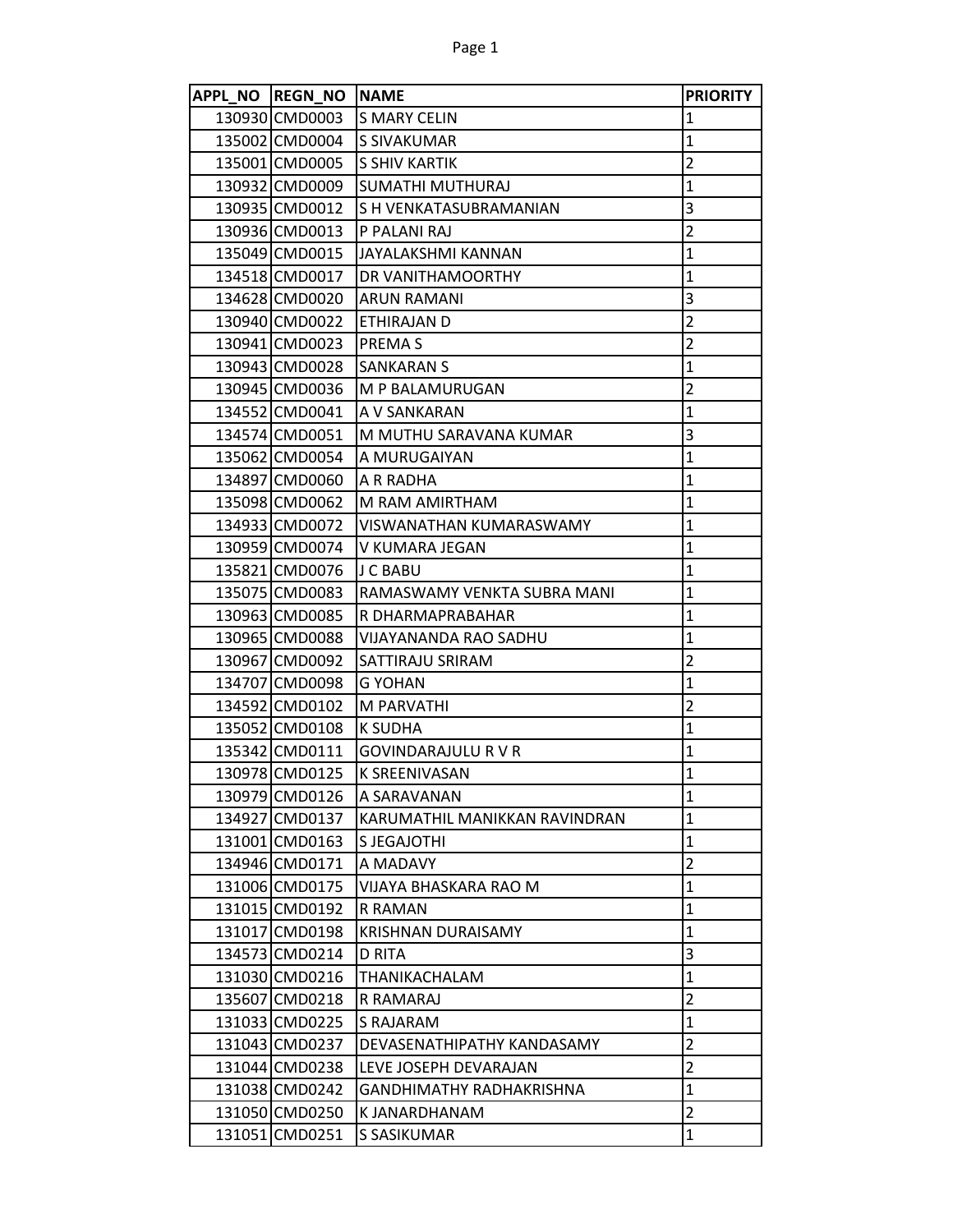| APPL NO REGN NO NAME |                                   | <b>PRIORITY</b> |
|----------------------|-----------------------------------|-----------------|
| 131054 CMD0254       | <b>G NATARAJAN</b>                | 1               |
| 135808 CMD0257       | <b>JOSEPHINE R LITTLEFLOWER G</b> | $\mathbf{1}$    |
| 131056 CMD0259       | <b>DR B SEKAR</b>                 | $\overline{2}$  |
| 134617 CMD0260       | <b>SUBASHINI PERUMAL</b>          | $\overline{2}$  |
| 135559 CMD0270       | ISP MUTHUPANDIAN                  | $\mathbf{1}$    |
| 135667 CMD0272       | P SUSIREKHA                       | $\overline{2}$  |
| 131059 CMD0273       | SOMA SURYA KUMARI S               | $\mathbf{1}$    |
| 134851 CMD0298       | <b>SIVAKUMAR</b>                  | $\mathbf{1}$    |
| 135836 CMD0302       | SIVANESAN ANANDAN                 | $\mathbf{1}$    |
| 135398 CMD0305       | G MANIGANDASAMY                   | $\mathbf{1}$    |
| 135560 CMD0307       | M BALASHANMUGAM                   | $\mathbf{1}$    |
| 135409 CMD0308       | S SARAVANAN                       | $\overline{2}$  |
| 135606 CMD0316       | SWAMINATHAN                       | $\mathbf{1}$    |
| 131077 CMD0317       | T SEKAR                           | $\mathbf{1}$    |
| 135865 CMD0319       | H RAJESWAWARI                     | $\mathbf{1}$    |
| 131079 CMD0327       | KOKILA K                          | $\overline{2}$  |
| 134544 CMD0329       | T RAJASEKHARAM                    | 1               |
| 131081 CMD0331       | SRIRAM V                          | 3               |
| 131082 CMD0332       | M MAICKARAJ M                     | $\mathbf{1}$    |
| 131086 CMD0338       | <b>SURSH BABU V</b>               | 1               |
| 135638 CMD0340       | <b>S KARTHIKEYAN</b>              | 3               |
| 131100 CMD0344       | SARALA BALARAMAN                  | $\mathbf{1}$    |
| 131107 CMD0347       | <b>SELUKKA KUPPUSAMY RAJAN</b>    | $\mathbf{1}$    |
| 135410 CMD0358       | R MANIRAJA                        | $\overline{2}$  |
| 131088 CMD0359       | G SHUNMUGAM MOOKKANDI             | $\mathbf{1}$    |
| 134920 CMD0367       | <b>S SHANTHI</b>                  | $\overline{2}$  |
| 135715 CMD0376       | K MURUGESAN                       | 3               |
| 135205 CMD0377       | S.T.RAMALINGAM                    | $\overline{2}$  |
| 135637 CMD0384       | VASUDEVAN N                       | 3               |
| 135799 CMD0387       | THIYAGARAJ S                      | $\overline{1}$  |
| 134512 CMD0393       | P N KALYANI                       | $\mathbf{1}$    |
| 131108 CMD0396       | MANISWARA RAJA                    | 1               |
| 131116 CMD0407       | K RAVICHANDRAN                    | $\mathbf{1}$    |
| 135206 CMD0413       | R GIRIDHARLAL NARAYAN             | $\overline{2}$  |
| 131121 CMD0418       | S SENTHIL VINAYAGAM               | 1               |
| 131122 CMD0419       | RAGUL K                           | 1               |
| 134986 CMD0429       | A MANI                            | $\mathbf{1}$    |
| 135514 CMD0432       | T R GEETHA                        | $\overline{2}$  |
| 131140 CMD0439       | N SIVABALASUBRAMANIAN             | $\mathbf{1}$    |
| 135571 CMD0440       | CHANDRIKA NAIR                    | 3               |
| 135454 CMD0447       | A KANDASAMY                       | 1               |
| 131148 CMD0455       | P K BALASUBRAMANIAN               | 1               |
| 135411 CMD0456       | P N KAMALAM                       | $\overline{2}$  |
| 134761 CMD0465       | A RAVICHANDRAN                    | $\mathbf{1}$    |
| 131160 CMD0476       | MAHESH KUMAR PATANKAR             | $\mathbf{1}$    |
| 131162 CMD0478       | <b>JAGDISH MENON</b>              | $\overline{2}$  |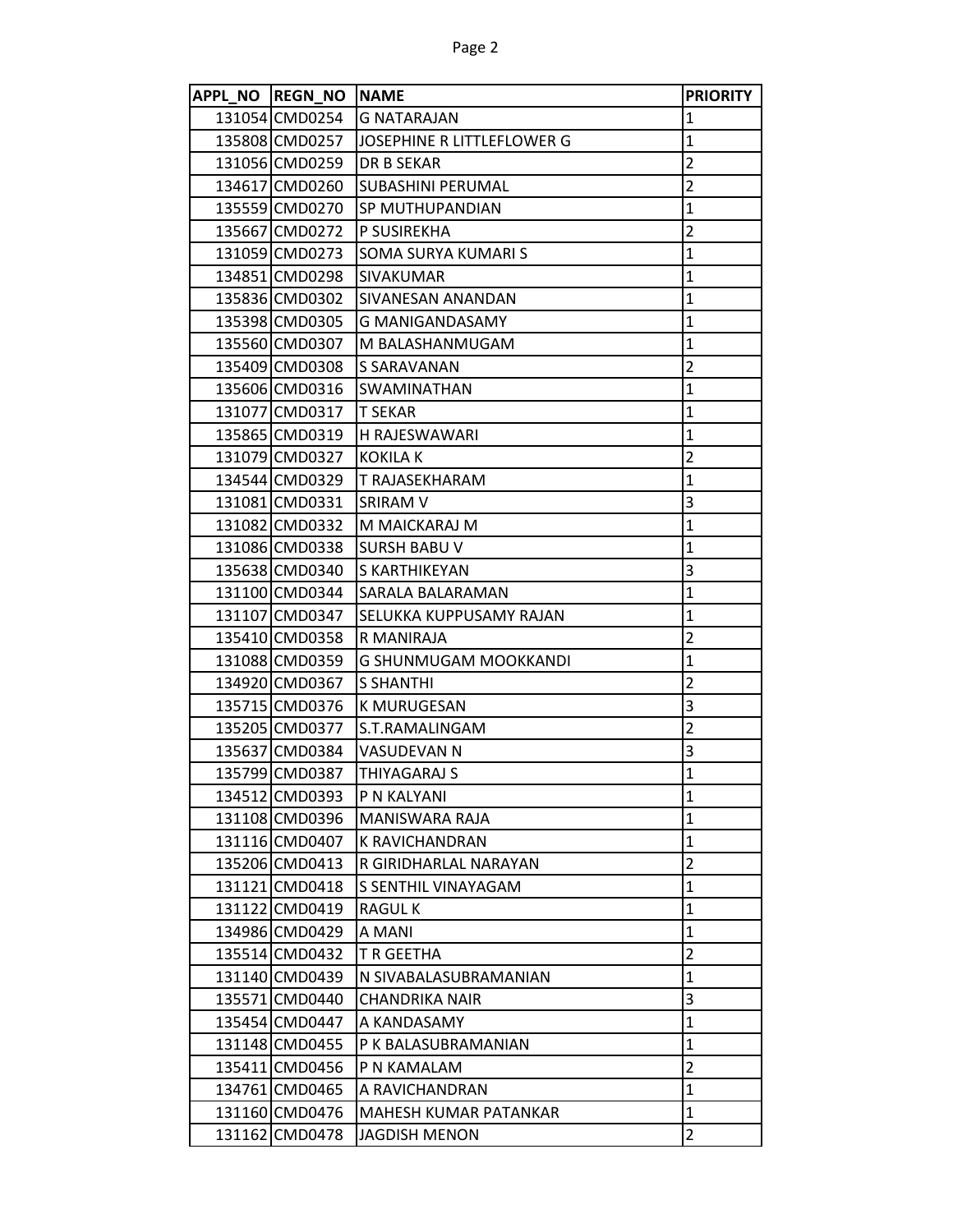|        | APPL NO REGN NO NAME |                                  | <b>PRIORITY</b> |
|--------|----------------------|----------------------------------|-----------------|
|        | 131164 CMD0480       | K DHANASEKARAN                   | $\overline{2}$  |
|        | 134693 CMD0485       | <b>RAJENDRAN V</b>               | $\mathbf{1}$    |
|        | 134838ICMD0487       | YALLAPRAGADA V KRISHNA RAO       | $\mathbf{1}$    |
|        | 131169 CMD0491       | T R CHIDAMBARAM                  | $\mathbf{1}$    |
|        | 134901 CMD0495       | K D PRABHAKARAN NAIR             | $\overline{1}$  |
|        | 131184 CMD0504       | <b>ANITHA DANIEL</b>             | $\mathbf{1}$    |
|        | 135203 CMD0507       | P VINOD DAVIS                    | 3               |
|        | 131200 CMD0510       | S SUBRAMANIAN                    | $\mathbf{1}$    |
|        | 134879 CMD0514       | <b>MOHAN R</b>                   | $\mathbf{1}$    |
|        | 131209 CMD0516       | AVINASH RANGARAJAN               | $\mathbf{1}$    |
|        | 131210 CMD0517       | RAGOURAMANE                      | 3               |
|        | 131180 CMD0528       | RANGARAJAN S                     | $\overline{1}$  |
|        | 135681 CMD0535       | RADHAKRISHNAN RAMAJUJAM          | 3               |
|        | 135712 CMD0539       | <b>HARIOM RASTOGI</b>            | $\mathbf{1}$    |
|        | 135825 CMD0540       | <b>JAYABAL R</b>                 | $\overline{2}$  |
|        | 135619 CMD0546       | <b>UTHIRAPATHYSHANMUGANANDAM</b> | $\mathbf{1}$    |
|        | 131192 CMD0548       | M SANTHANA SUBRAMANI             | $\mathbf{1}$    |
|        | 131238 CMD0550       | <b>VSARVIND</b>                  | $\mathbf{1}$    |
|        | 131222 CMD0552       | SIVARAMAN G                      | $\mathbf{1}$    |
|        | 135503 CMD0555       | NARESH KUMAR V                   | 3               |
|        | 131216 CMD0556       | RANGANATHAN DEVARAJAN IYENGAR    | $\mathbf{1}$    |
|        | 135824 CMD0558       | <b>TAMILCHELVAN S</b>            | $\overline{2}$  |
|        | 131194 CMD0570       | <b>T RAMESH</b>                  | 1               |
|        | 135748 CMD0586       | ARUNKRISHNA G S R                | 3               |
|        | 135513 CMD0587       | C SHANMUGAM                      | $\mathbf{1}$    |
|        | 135826 CMD0590       | NIRMAL J                         | 3               |
|        | 131195 CMD0598       | <b>KARUPPIAH</b>                 | $\overline{2}$  |
|        | 135104 CMD0599       | K S UVEERARAGHAVAN               | $\mathbf{1}$    |
|        | 131185 CMD0600       | ARVIND VASUDEVAN                 | 3               |
|        | 135711 CMD0604       | <b>RANVIR SINGH</b>              | $\mathbf{1}$    |
|        | 131254 CMD0621       | PAZHANIVELU                      | $\overline{2}$  |
|        | 131259 CMD0625       | DR. GANESH V                     | $\mathbf{1}$    |
|        | 134521 CMD0635       | <b>T SURESH</b>                  | 1               |
|        | 131239 CMD0637       | G VARADHARAJ                     | $\overline{2}$  |
|        | 131234 CMD0640       | <b>K MURALI</b>                  | $\overline{2}$  |
|        | 134833 CMD0647       | PREMAVATHY RAJAPPA               | $\mathbf{1}$    |
|        | 131243 CMD0653       | SUDHA SRIDHARAN                  | 3               |
|        | 131244 CMD0654       | J CHANDRAN                       | $\mathbf{1}$    |
|        | 134642 CMD0655       | R NATARAJAN                      | 1               |
|        | 134626 CMD0656       | RAMA HARIHARAN                   | 1               |
|        | 131245 CMD0657       | R SURESH KUMAR                   | $\mathbf{1}$    |
|        | 135837 CMD0660       | T GANESH CHANDRASEKHAR           | $\overline{2}$  |
| 135867 | CMD0666              | RAVI SUNDARARAGHAVAN             | $\overline{2}$  |
| 135417 | <b>CMD0667</b>       | <b>S MURALI</b>                  | 3               |
|        | 131252 CMD0672       | N SHIVANANDAN                    | $\overline{2}$  |
| 131253 | CMD0673              | S BALASRINIVASAN                 | $\overline{2}$  |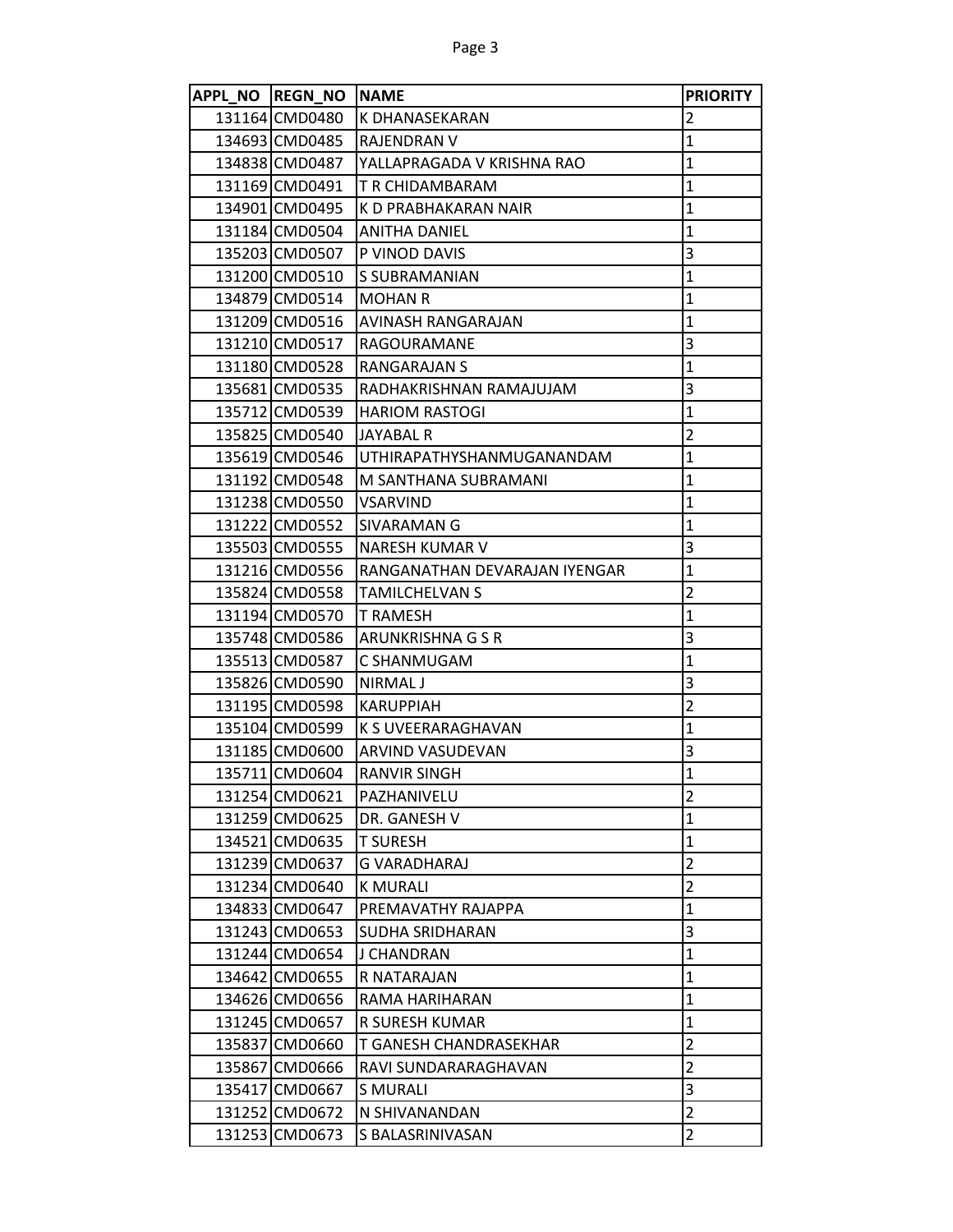| APPL NO REGN NO NAME |                               | <b>PRIORITY</b>         |
|----------------------|-------------------------------|-------------------------|
| 131256 CMD0675       | <b>S BALAMEENAKSHI</b>        | 2                       |
| 135039 CMD0677       | <b>SASIKUMAR B</b>            | $\mathbf{1}$            |
| 131316 CMD0678       | <b>TUNE USHA</b>              | $\mathbf 1$             |
| 131311 CMD0680       | <b>SUMA ELANGOVAN</b>         | $\overline{2}$          |
| 135856 CMD0681       | JEYAKUMAR RAMANUJAM           | $\overline{2}$          |
| 135853 CMD0683       | ARUMUGHAM S V                 | $\mathbf 1$             |
| 131294 CMD0684       | ASHOK RAO TAKKALLAPALLI       | 3                       |
| 135965 CMD0685       | G ARUN KUMAR                  | $\mathbf 1$             |
| 131292 CMD0686       | P SUBASHINI                   | $\overline{2}$          |
| 135771 CMD0688       | PRASHANTHINI RAJAGOPAL        | 3                       |
| 135059 CMD0689       | VENKATESWARLU USURUPATI       | $\mathbf 1$             |
| 135881 CMD0691       | <b>B G PANDIAN</b>            | $\mathbf 1$             |
| 131285 CMD0692       | MOHAMMED KAMRUDDIN            | $\mathbf 1$             |
| 135662 CMD0695       | <b>CS SURI BABU</b>           | $\mathbf 1$             |
| 135414 CMD0698       | ANBAZHAGAN                    | $\overline{2}$          |
| 131291 CMD0701       | <b>TAMIL ARASI</b>            | $\overline{2}$          |
| 134848 CMD0704       | <b>BALAKRISHNAN R</b>         | $\overline{2}$          |
| 131286 CMD0707       | DR R APPADURAI                | $\overline{2}$          |
| 134956 CMD0719       | P MATHURAKAVI                 | $\overline{2}$          |
| 131264 CMD0728       | M J PRADIP CHANDREN           | $\mathbf 1$             |
| 131270 CMD0732       | R SAMPATH                     | $\mathbf 1$             |
| 131280 CMD0740       | <b>BASKAR</b>                 | 3                       |
| 131284 CMD0743       | <b>KRISHNA KUMAR</b>          | $\overline{\mathbf{3}}$ |
| 131287 CMD0745       | <b>BASKAR VEERASWAMY</b>      | 3                       |
| 135842 CMD0750       | <b>JAYASEELAN T</b>           | $\mathbf 1$             |
| 131319 CMD0763       | MURALI VARADARAJAN            | $\mathbf 1$             |
| 135218 CMD0764       | <b>SV KAMESHWARI</b>          | $\mathbf{1}$            |
| 135784 CMD0766       | S R SUGANTHA SRINIVASH        | 3                       |
| 135880 CMD0767       | M ADIKESAVULU NAIDU           | $\mathbf 1$             |
| 131310 CMD0770       | T V VIJAYA KUMAR              | $\overline{2}$          |
| 131353 CMD0776       | J SANTHOSARAJAN               | $\mathbf{1}$            |
| 131351 CMD0778       | V BALASUBRAMANIAN             | $\mathbf{1}$            |
| 135948 CMD0781       | S KAILASAM                    | $\mathbf{1}$            |
| 131345 CMD0786       | <b>B SENTHIL KUMAR</b>        | $\mathbf{1}$            |
| 131320 CMD0789       | PALANI KRISHNAIYER RAMAMURTHY | $\mathbf 1$             |
| 135702 CMD0794       | SANKARMA KRISHNAN N SATHU     | 3                       |
| 131314 CMD0795       | WG CDR V MURUGANANDAM         | $\overline{2}$          |
| 135809 CMD0799       | V VIJAYADHARAN NAIR           | $\mathbf{1}$            |
| 131334 CMD0801       | B SANKARANARAYANAN            | $\overline{2}$          |
| 135792 CMD0804       | N RAJARATHINAM                | $\mathbf{1}$            |
| 135843 CMD0809       | <b>B KRISHNAMOORTHY</b>       | $\mathbf{1}$            |
| 131326 CMD0824       | V SURESH                      | $\mathbf{1}$            |
| 135800 CMD0831       | SUNDARA RAO JAGABATHUNI       | $\mathbf{1}$            |
| 131302 CMD0835       | <b>MANOHARAN R</b>            | $\mathbf{1}$            |
| 131301 CMD0837       | VSRINIVASAN                   | $\mathbf{1}$            |
| 135949 CMD0838       | RAJENDRABABU P                | $\overline{2}$          |